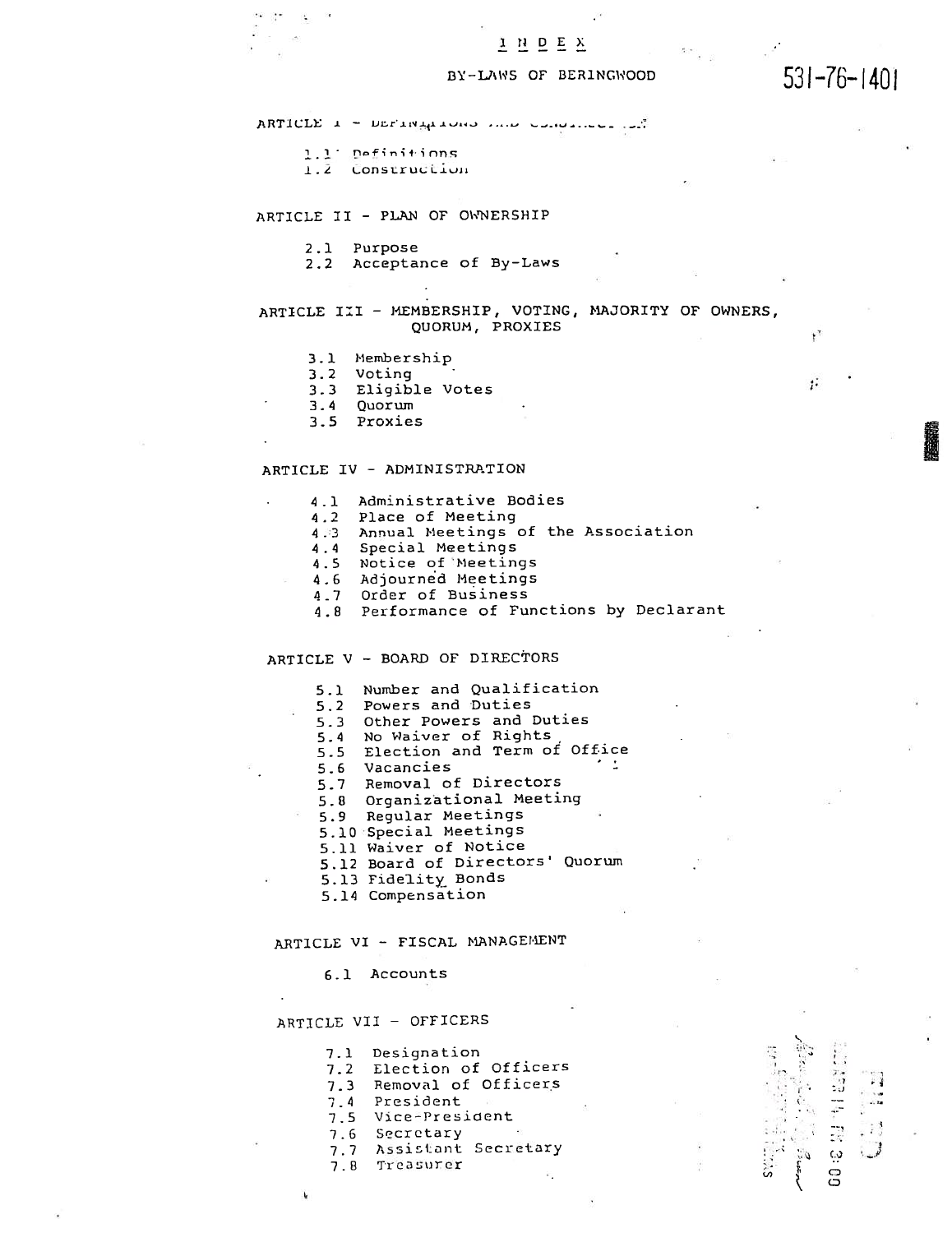. ARTIFIED ATTI - INDEWNILICATION OF OFFICERS, WANAGERS AND FUNNAGING AGENT 8.1 Indemnification  $531 - 76 - 1402$  $8.2$  Other ARLICATO - ALAMPRATO IO DI-LAWS 9.1 Amendments to By-Laws ARTICLE X - MORTGAGES 10.1 Notice to Association 10.2 Notice of Unpaid Common Assessments 10.3 Notice of Default 10.4 Examination of Books ARTICLE XI - EVIDENCE OF OWNERSHIP, REGISTRATION OF MAILING ADDRESS AND DESIGNATION OF VOTING REPRESENTATIVE 11.1 Proof of Ownership  $\mathcal{G}^{(1)}$ 11.2 Registration of Mailing Address 11.3 Designation of Voting Representative - Proxy ARTICLE XII - OBLIGATIONS OF THE OWNERS 12.1 Assessments 12.2 Notice of Lien or Suit 12.3 Maintenance and Repair 12.4 Mechanic's or Materialmen's Lien  $12.5$  General. 12.6 Use of Units - Internal Changes 12.7 Use of General Common Elements and Limited Common Elements 12.8 Right of Entry<br>12.9 Rules and Regulations 12.10 Destruction or Obsolescence ARTICLE XIII - ABATEMENT AND ENJOINMENT OF VIOLATIONS BY UNIT OWNERS 13.1 Abatement and Enjoinment. ARTICLE XIV - COMMITTEES 14.1 Designation 14.2 Management Committee 14.3 Vacancies ARTICLE XV - COMPENSATION 15.1 No Compensation To Be Paid ARTICLE XVI - EXECUTION OF DOCUMENTS 16.1 Authorized Parties ARTICLE XVII - PROXY TQ TRUST 17.1 Means and Effect

 $\sqrt{ }$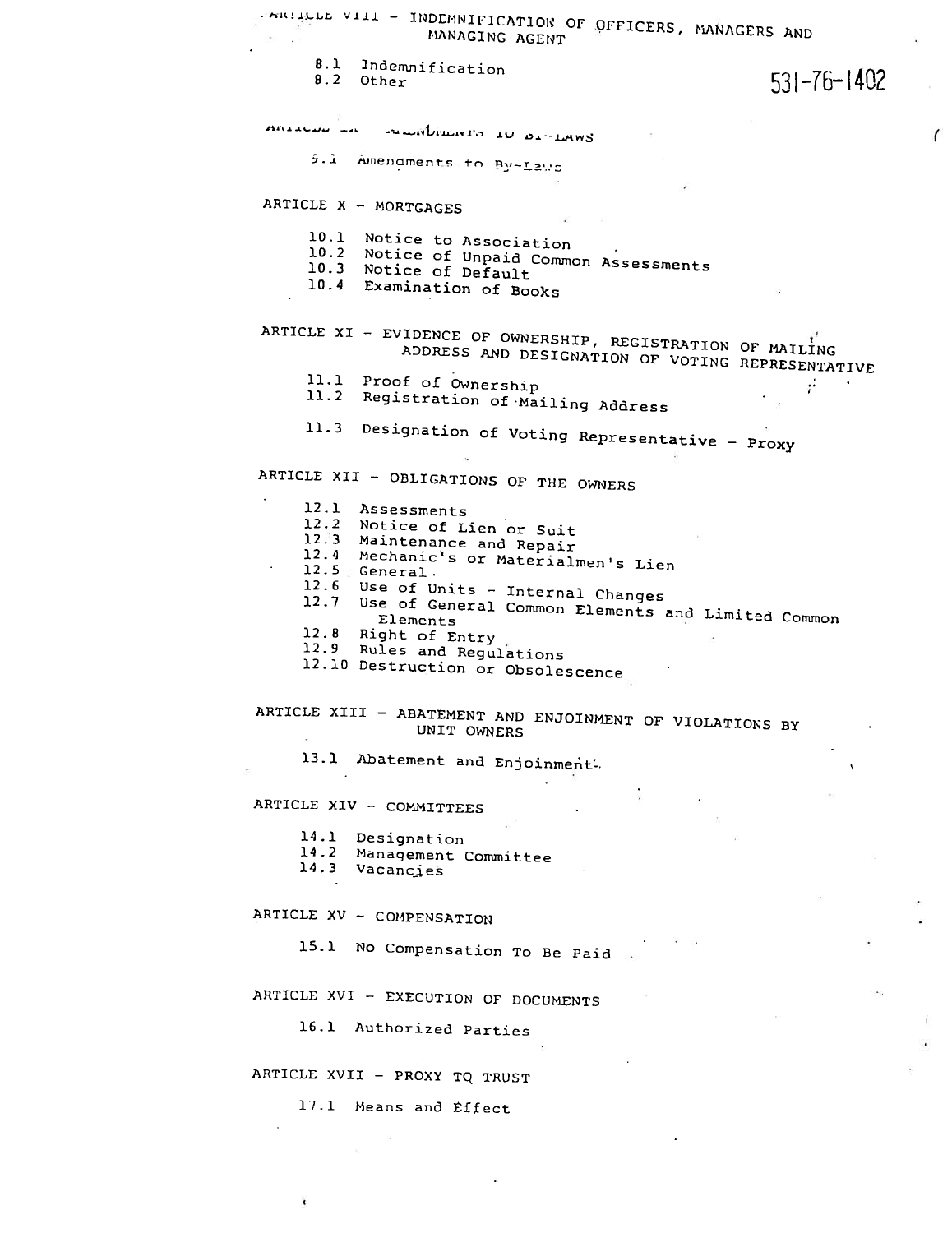## BERINGWOOD

# A CONDOMINIUM PROJECT 531-76-1403

E FIATE OF ISARA 3 COUNTY OF HARRIS

 $\frac{5}{5}$  KNOW ALL MEN BY THESE PRESENTS:

WHEREAS, GULF REPUBLIC SERVICE CORPORATION, a Texas corporation, is the sole owner of the real property hereinafter described, and is improving and developing said property by constructing <sup>a</sup> condominium project thereon, consisting of fourteen (14) two (2) story buildings, con taining <sup>a</sup> total of one hundred sixty (160) individual condo minium units, along with one (1) club house, one (1) tennis court and one (1) swimming pooi, tcoether with certain other facilities and structures as appurtenances thereto, which condominium project is known as "BERINGWOOD".

WHEREAS, GULF REPUBLIC SERVICE CORPORATION desires to establish the By-laws pertaining to the operation of said project; .

NOW, THEREFORE, GULF REPUBLIC SERVICE CORPORATION does hereby establish the following By—laws governing the said BERINGWOOD:

#### ARTICLE I DEFINITIONS AND CONSTRUCTION

1.1 Definitions. Unless the context shall expressly provide otherwise:

(a) "Central Association" or "Association" means the group or association to be incorporated under the Texas Non—Profit Corporation Act composed of the owners of condominium units located on the Combined Properties.

(b) "Condominium Documents" means and includes the Declarations, these By—Laws and the Rules and Regulations.

(c) "Properties" means and includes that one certain condominium projects known as BERINGW000 established pursuant to Declaration (the "Declaration") duly recorded in the office of the County Clerk of Harris County, Texas.

Cd) "Council" means and includes the group or association comprised of the owners of condominium units located in BERINGWOOD.

1.2 Construction. According to the context, the singular may include the <sup>p</sup>lural, the <sup>p</sup>lural may include the singular and the <sup>p</sup>lural and any gender may include all genders.

#### ARTICLE II PLAN OF OWNERSHIP

2.1 Purpose. The purpose for which this nonprofit Association is formed is to govern the Properties.

2.2 Acceptance of By-Laws. All persons, now or in the future, owning, renting, leasing or otherwise acquiring an interest in or occupying <sup>a</sup> condominium unit located on the Properties or any other person that might use in any manner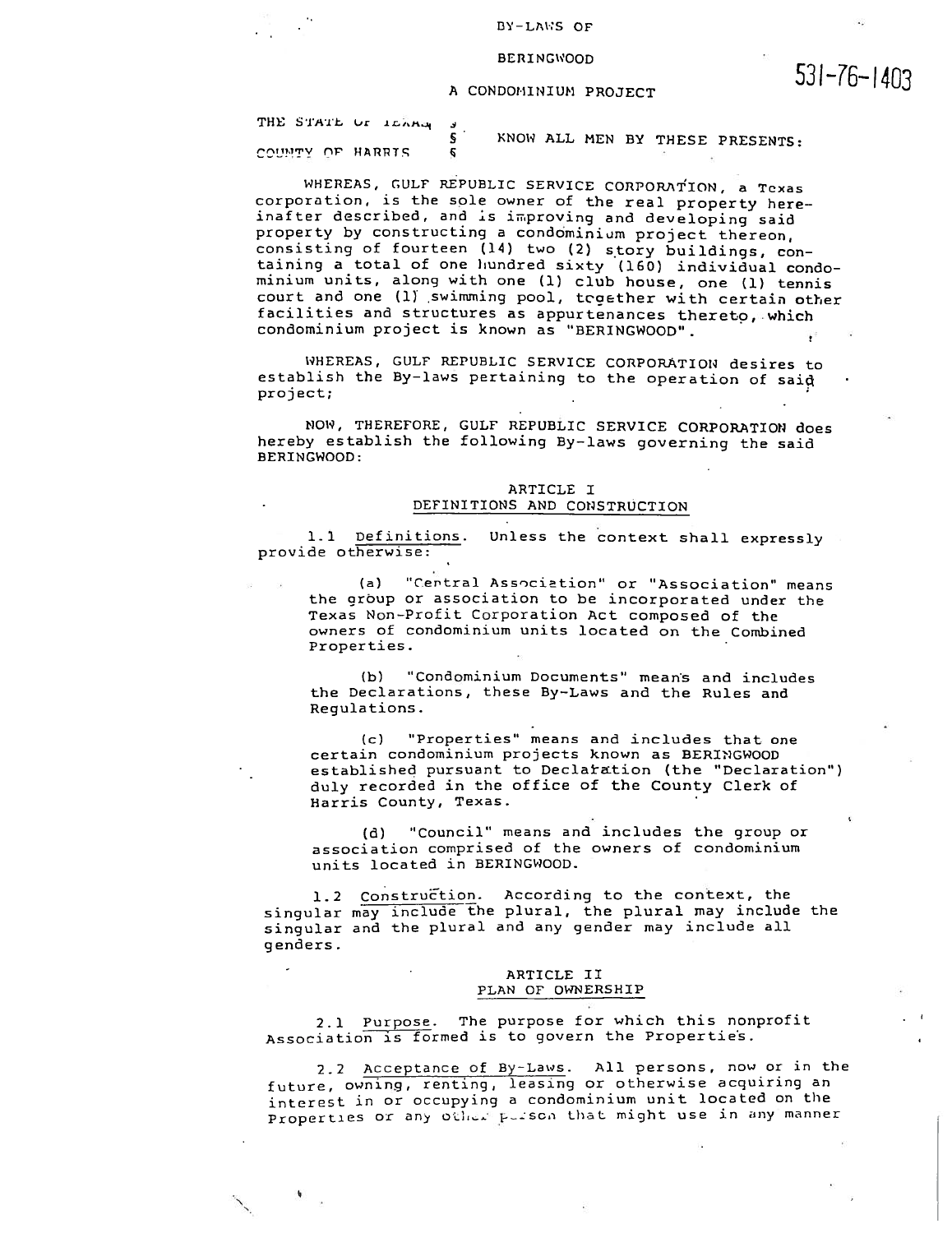and watified these By-Laws and personally assumed each and every duty and obligation herein imposed.

## ARTICLE III 531-76-1404 MEMBERSHIP, VOTING, MAJORITY OF OWNERS, QUORUM, PROXIES

3.1 Membership. Except as otherwise provided nerein, Ownership of <sup>a</sup> condominium unit in BERINGWOOD is <sup>a</sup> prerequisite to membersnip in the Association.

 $\overline{C}$ 

Each membership together with all interests and rights thereunto appertaining shall terminate immediately without any action by the Association whenever <sup>a</sup> member ceases to own <sup>a</sup> conddnimium unit; provided, however such termination shall not relieve or release any such former owner fron any liability or obligation arising from and occurring during the period of such ownership and membership in the Association, or impair any rights or remedies which the owners have, of impair any fights of femedies which the owners have,<br>through the Association, or directly, against such former owner arising out of or in any way connected with such <sup>t</sup> ownership, membership and the covenants and obligations incident thereto.

3.2 Voting. Each owner shall be entitled to the number of votes assigned to the condominium owned by him as set forth in Schedule "A" attached hereto and made a part hereof.

• 3.3 Eligible Votes. In any election or other voting held by the Association, only those votes held by owners of condominium units in BERINGWOOD shall be eligible Votes.

3.4 Quorum. .Except as otherwise provided in the Condominium Documents,

a. the presence in person or by proxy of owners representing fifty percent (50%) of the Eligible Votes shall constitute <sup>a</sup> quorum, and

b. when <sup>a</sup> quorum of Eligible Voters is present at any meeting, <sup>a</sup> majority vote of the owners present, either in person or by proxy, shall be sufficient to either defeat or approve any proposed action.

3.5 Proxies. Votes may be cast in person or by proxy. Proxies must be filed with the Secretary or Assistant Secretary of the Association before the appointed time of the meeting for which such proxy was given.

### ARTICLE IV ADMINISTRATION

4.1 Administrative Bodies. The administrative affairs and responsibilities of the Association shall be managed by a five (5) member board of Directors (the "Board of Directors" or "Board").

4.2 Place of Neetin9. Except as otherwise provided herein, meetings of the Association shall be held at such places as the respective administrative bodies may determine.

4.3 Annual Neetings of the Association. The first 4.3 Annual Heetings of the Association. The first<br>meeting of the Association shall be held one (1) month after meeting or the Association shall be held one (1) month after<br>the termination of the development and sale period as defined<br>in Paragraph 15 of the Declarations. Thereafter, the annual meetings of the Association shall be held during the month of January of each succeeding year. At such meetings there shall be elected by ballot of the members of the Association,  $\epsilon$  iserd of Directors in accordance with the requirements of Section 6.1 of these By-Laws. The members may also transact .such other business of the Association as may properly come before them.

 $-2-$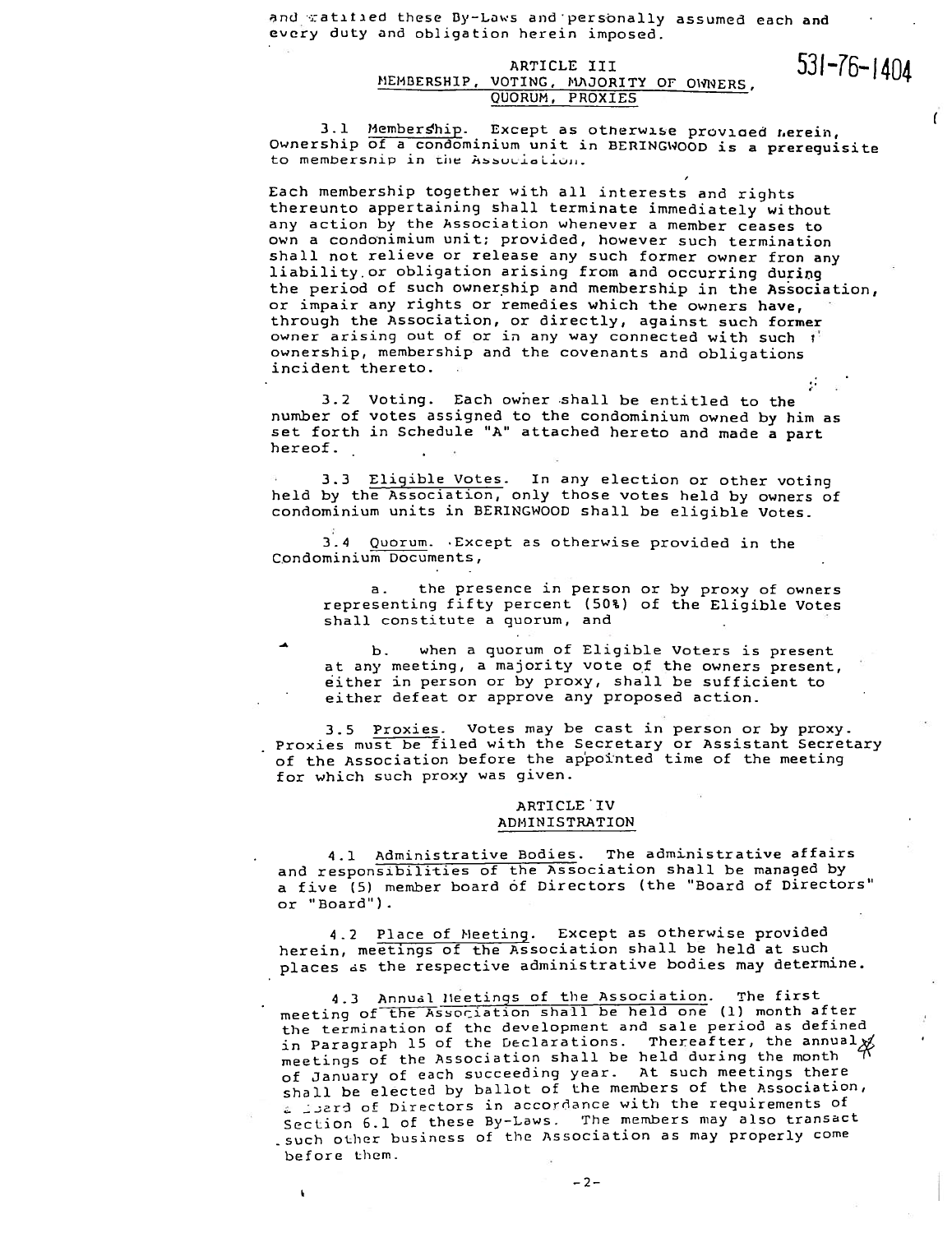• . special nectings. It anall be the duty of the President to call a special meeting of the Association as directed by resolution of the Board of Managers or upon  $P$  76-1405 thereof and presented to the Secretary or Assistant Secretary of the Association. The notice of any special meeting shall nie Association. The hotite of any special meeting shall<br>state the time and place of such meeting and the purpose<br>thereof. No business except as stated at ... ... ... ... ... ... ... thereof. No business except as scated in the nutrie shall<br>be transacted at a special meeting unless by consent of two-<br>thirds (2/3) of the members, either present, in person or by<br>proxy. Any such meetings shall be held wit thirds  $(2/3)$  of the members, either present, in person or by proxy. Any such meetings shall be held within thirty (30) days after receipt by the appropriate officers of such resolution or petition.

4.5 Notice of Meetings It shall be the duty of the Secretary or Assistant Secretary of the Association to mail <sup>a</sup> notice of each annual or special meeting, stating the purpose thereof as well as the time and place it is to be held, to each member of record, at least thirty (30) days prior to such meeting. The mailing of a notice in the manner provided in this paragraph shall be considered notice served.

4.6 Adjourned Meetings. If any meeting cannot be organized because <sup>a</sup> quorum has not attended, the owners who are present, either in person or by proxy, may adjourn the meeting, from time to time, until <sup>a</sup> quorum is obtained.

4.7 Order of Business. The order of business at all meetings shall, to the extent applicable, be as follows:

(a) Roll call and certifying proxies,<br>(b) Proof of notice of meeting or wai

- (b) Proof of notice of meeting or waiver of notice,  $(c)$  Reading and disposal of unapproved minutes,
- (c) Reading and disposal of unapproved minutes,<br>(d) Reports of officers,
- (d) Reports of officers,<br>(e) Reports of committee
- (e) Reports of committees,<br>(f) Election of Directors,
- (f) Election of Directors,<br>(g) Unfinished business,
- (g) Unfinished business,<br>(h) New business, and
- New business, and
- (i) Adjournment.

4.8 Performance of Functions by Declarant. Any express or implied provisions of the Condominium Documents to the contrary notwithstanding, the rights, duties and functions of. the Board of Directors shall be exercised by Declarant until termination of the development and sale period as defined in paragraph 15 of the Declaration.

## ARTICLE  $\bar{V}$ BOARD OF DIRECTORS

5.1 Number and Qualification. At the first annual meeting of the Association the initial five (5) members of the Board of Directors shall be elected.

The Board shall constitute the Initial Board of Directors and shall, thereafter, subject to the Condominium Documents, govern the affairs of the Association until their successors have been duly elected and qualified.

5.2 Powers and Duties. The Board shall have the powers and duties necessary for the administration of the affairs of the Association and for the operation and maintenance of a first class residential condominium project. The Board may do all such acts and things except as by law or by the Condominium Documents may not be delegated to the Board of Directors.

5.3 Other Powers and Duties. Such powers and duties of the Board shall include, but shall not be limited to, the following, all of which shall be uone for and in behalf of the owners of the condominium units: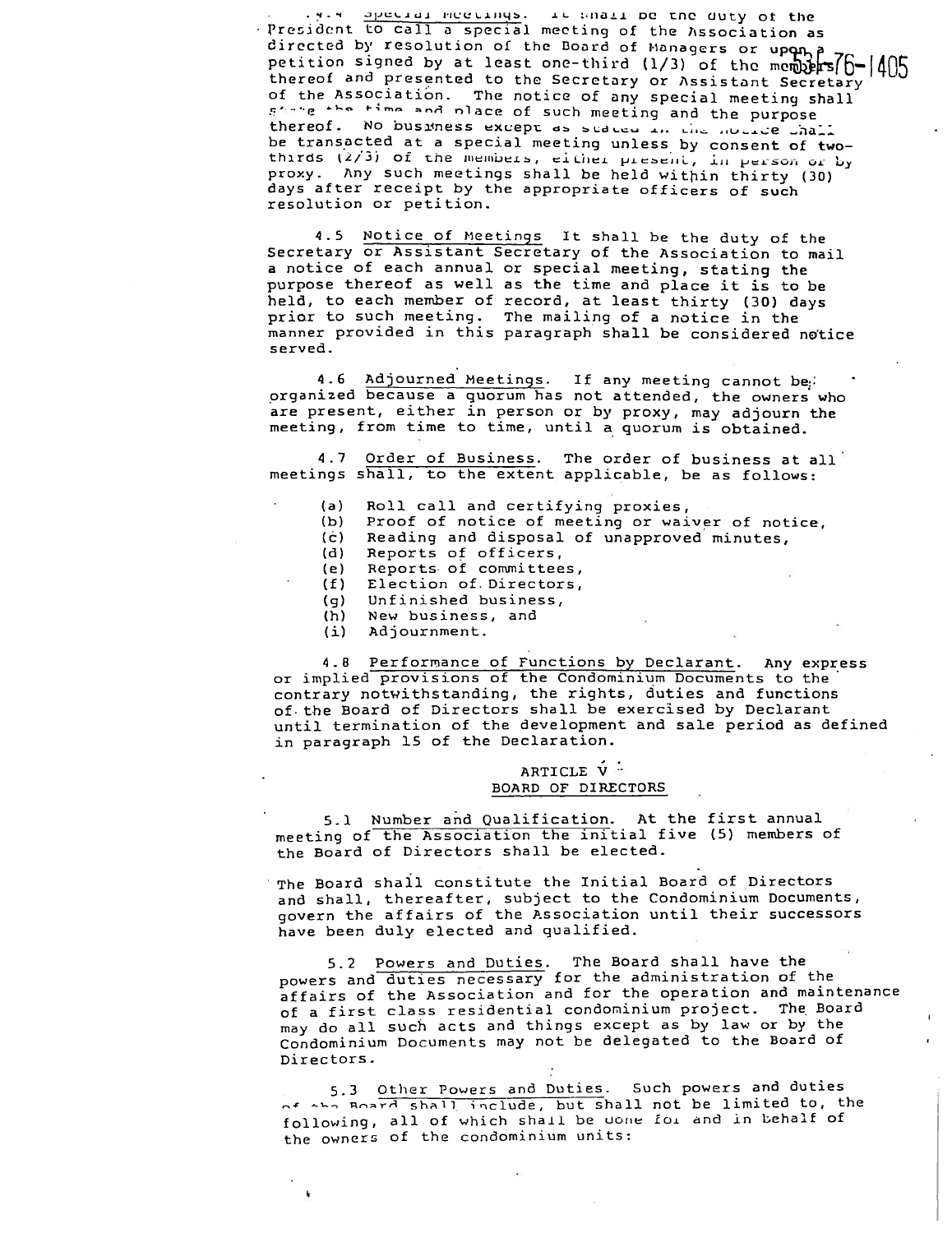(a) To administer and enforce the covenants, conditions, restrictions, easements, uses, conditions, restrictions, easements, uses, limitations<br>obligations, and all other provisions set forth in the  $53$   $-$ <br>
enants,<br>
limitations,<br>
orth in the Condominium Documents.

 $531 - 76 - 1406$ 

(b) To establish, maintain and enforce compliance<br>with such reasonable house rules as may be necessary for the operation, use and occupancy of the Properties with the right to amend same from time to time. A copy of such rules and regulations shall be delivered or mailed to each member promptly upon the adoption thereof.

(c) To keep in good order, condition and repair all of the general and limited common elements and all  $:$ items of common personal property used by the owners in the enjoyment of the Properties.

(d) To insure and keep insured all of the insurable common elements of the Properties in an amount equal to their maximum replacement value; and to insure and *i*keep insured all of the common fixtures, equipment and personal property for the benefit of the owners of the condominium units and their first mortgagees. Further, to obtain and maintain comprehensive liability insurance covering the entire premises in amounts not less than \$100,000.00 per person and \$1,000,000.00 per accident and \$50,000.00 property damages.

Ce) To prepare .a budget for the Properties at least annually, determine the amount of the common charges payable by the unit owners to meet the common expenses of the Combined Properties, assess the unit owners for their share of the common expenses, and by majority vote of the Board adjust, decrease or increase the amount of the monthly assessments, and remit or return to the owners at the end of each operating year any excess of assessments over expenses and working capital. To levy and collect special assessments whenever in the opinion of the Board it is necessary to do so in order to meet increased operating or maintenance expenses or costs, or additional capital expenses, or because of emergencies. Each unit owner shall be assessed an amount equal to the sum of the lawfully determined common expenses multiplied by the fraction shown on Exhibit "A-1" to the Declaration.

(f) To collect delinquent assessments by suit or otherwise and to enjoin or seek damages from an owner as is provided in the Condominium Documents. To enforce  $\lambda$ <sup>a</sup> late charge of Five and No/l00 Dollars (\$5.00) and to collect interest at the rates provided in the Declaration in connection with assessments remaining unpaid more than fifteen (15) days from due date for payment thereof, together with all expenses, including attorney's fees incurred. To prohibit use by the owner, his guests, tenants, lessees and invitees of the general common elements in the event the assessments remain unpaid more than thirty (30) days from due date for payment thereof.

(g) To protect and defend the Properties from loss and damage by suit or otherwise.

(h) To borrow funds in order to pay for any expenditure or outlay required pursuant to the authority granted by the provisions of the Condominium Documents, and to execute all such instruments evidencing such indebtedness as the Board may deem necessary. Such indebtedness shall be the several obligation of all of the owners in the same proportion as their irterest in the general common elements.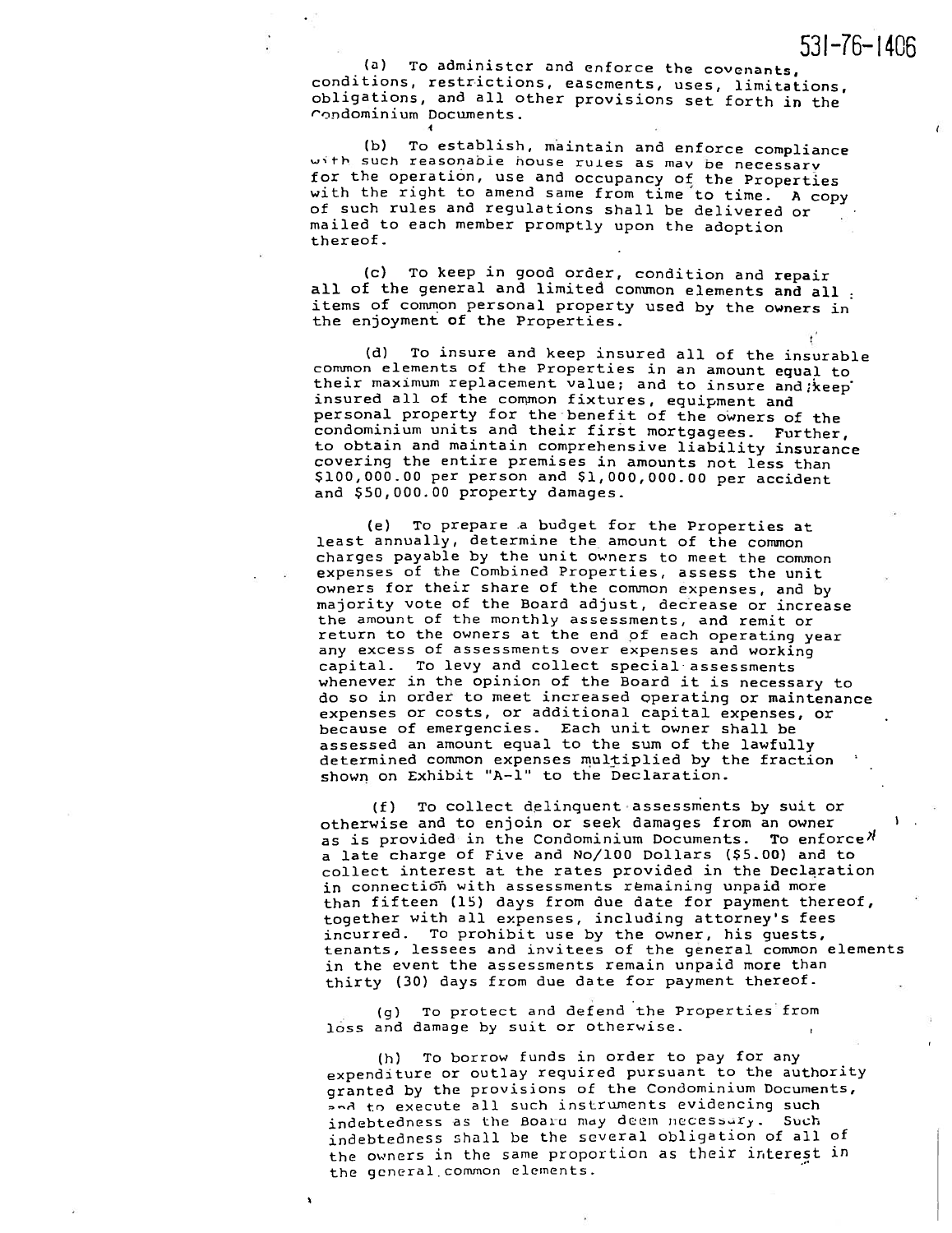(i) To enter into contracts within the scope of<br>their duties and powers.

(j) To establish <sup>a</sup> bank account or accounts for the commn 4 .\_..... :.. . - - are required or may be deemed advisable by the Board.

 $(X)$ . To make repairs, additions, alterations and improvements to the common elements consistent with managing the condominium project in <sup>a</sup> first class manner and consistent with the best interests of the unit owners.

(1) To keep and maintain full and accurate books and records showing all of the receipts, expenses or disbursements and to permit examination thereof at any reasonable time by each of the owners, and to cause <sup>a</sup> complete audit of the books and accounts by <sup>a</sup> certified or public accountant, once each year.

(m) To prepare and deliver annually to each owner <sup>a</sup> statement showing receipts, expenses or disbursements since the last such 'statement.

(n) To meet at least once each quarter.

to) To employ the personnel necessary for the maintenance and operation of the general and limited common elements.

(p) In general, to carry on the administration of the Association and to do all of those things necessary and reasonable in order to carry out the governing and the operation of the Properties.

(q) The Board of Directors may employ a managing<br>agent (Managing Agent) who shall, subject to the control of and the conditions imposed by the Board, have and exercise any of the powers granted to the Board of Directors by the Declaration and By—Laws except those powers set forth in paragraph <sup>28</sup> of the Declaration.

<sup>54</sup> No Waiver of Rights. The omission or failure of the Association or any condominium unit owner to enforce the covenants, conditions, restrictjons, easements, uses, limitations, obligations or other provisions of any of the Condominium Documents, shall not constitute or be deemed <sup>a</sup> waiver, modification or release thereof, and the Board or the Managing Agent shall have the right to enforce the sane thereafter.

5.5 Election and Term of Office. At the first meeting of the Association, the initial term of office of the Directors shall be as follows:

|  |  | Two (2) Directors - Three (3) year terms |
|--|--|------------------------------------------|
|  |  | Two (2) Directors - Two (2) year terms   |
|  |  | One (1) Director - One (1) year term     |

At the expiration of the initial term of office of each Director, his successor shall be elected in conformity with Section 5.1 hereof and shall serve the same term as his predecessor. The Directors shall hold office until their successors have been elected and hold their first meeting, except as is otherwise provided.

<sup>56</sup> Vacancies. Vacancies on the Board caused by any reason other than the removal of a Director by a vote of the Association shaft be tritted by with of the metal of the late remaining Directors, even though they may constitute less

 $-5-$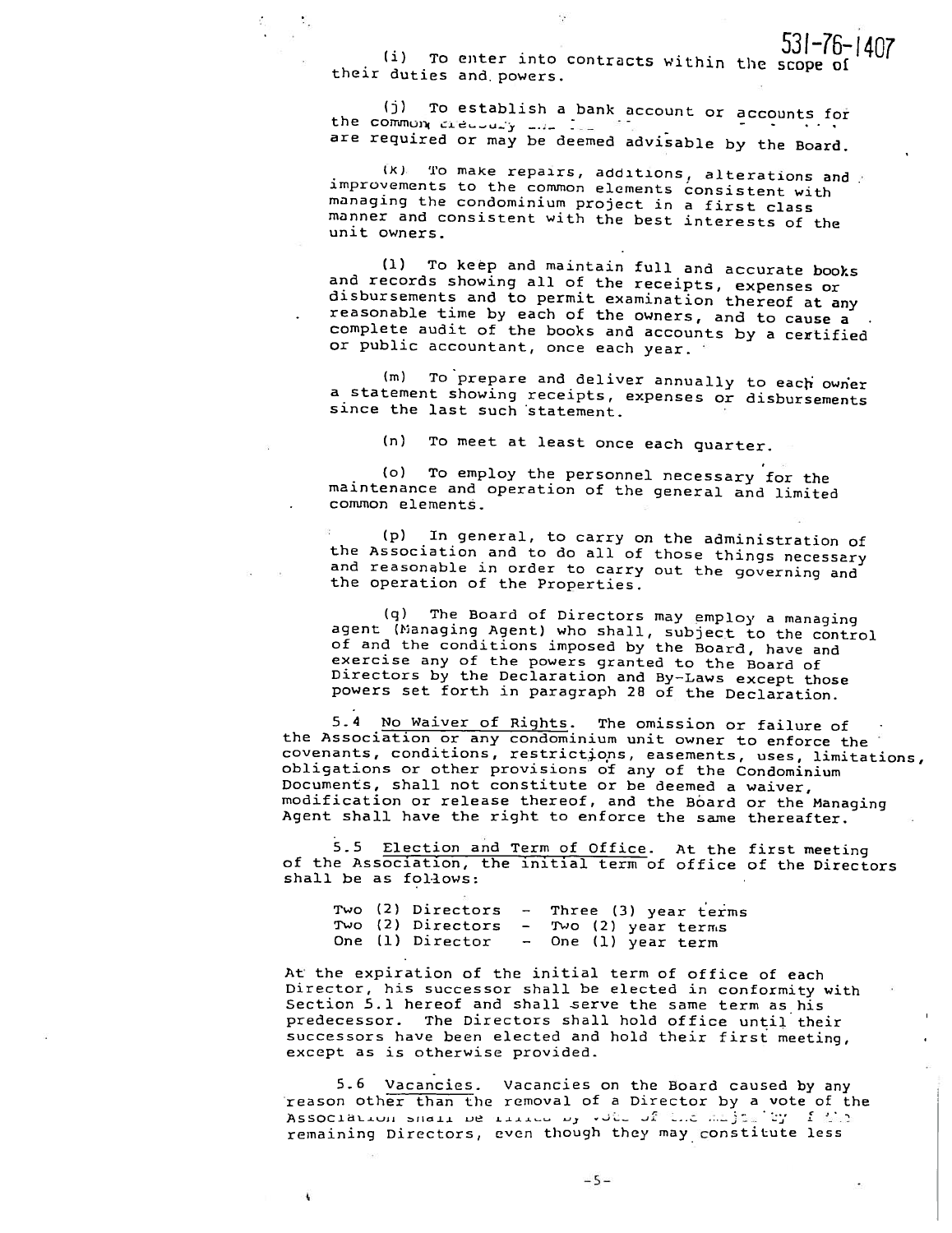\* Than a quorum; and each person so elected shall be a Director  $53$  -  $76$  -  $408$ <br>until a successor is elected at the next annual meeting of<br>the Association.

5.7 Removal of Directors. At any regular or special<br>meeting of the Bourg of the Bondary of Bondary of Bondary Director elected pursuant to Section 5.1 may be removed with or without cause by majority vote of the Board or the -.......<br>Association, as the case may be, and a successor may then<br>and there be elected by the Board in conformity with Section 5.1. No Director may be removed without the prior opportunity to be heard by the Asociation.

5. Orqanizational Meeting. The first meeting of <sup>a</sup> newly elected Board of Directors shall be held within ten (10) days following the annual meeting of the Association. Such meeting shall be at the <sup>p</sup>lace fixed by the Directors at such annual meeting subsequent to their election. Further notice to the newly constituted Board shall not be required providing <sup>a</sup> majority of the Board shall be present.

5.9 Regular Meetings. Regular meetings of the Board of Directors may be held at such time and place as shall be of Directors. The magnetic matrice and place as settermined, from time to time, by a majority of the Directors, but at least one such meeting shall be held during each calendar quarter. Notice of regular meetings of the Board<br>of Directors shall be given to each Director, personally or by mail, telephone or telegraph, at lease three (3) days prior to the day named for such meeting.

5.10 Special Meetings. Special meetings of the Board of Directors may be called by the President on three (3) days notice to each Director, <sup>g</sup>iven personally or by mail, telephone or telegraph, which notice shall state the time, <sup>p</sup>lace (as hereinabove provided) and purpose of the meeting. Special meetings of the Board of Directors shall be called by the President or Secretary or Assistant Secretary of the Association in like manner and on like notice on the written request of one  $(1)$  or more Director(s).

5.11 Waiver of Notice. Before or at any meeting of the Board of Directors, any Director may, in writing, waive notice of such meeting and such waiver shall be deemed equivalent to the <sup>g</sup>iving of such notice. Attendance by <sup>a</sup> Director at any meeting of the Board shall be <sup>a</sup> waiver of notice by him of the time and <sup>p</sup>lace thereof. If all the Directors are present at any meeting of the Board, no notice shall be required and any business may be transacted at such meeting.

5.12 Board of Directors' Quorum. At all meetings of the Board of Directors, <sup>a</sup> majority of the Directors shall constitute a quorum for the transaction of business, and the acts of the majofity of the Directors present at <sup>a</sup> meeting at which <sup>a</sup> quorum is present shall be the acts of the Board of Directors. If, at any meeting of the Board of Directors, there be less than <sup>a</sup> quorum present, the majority of those present may adjourn the meeting from time to time. At any such adjourned meeting, any business which might have been transacted at the meeting as originally called may be transacted without further notice.

5.13 Fidelity Bonds. The Board of Directors may require that all officers and employees of the Association handling or responsible for Association funds shall furnish adequate fidelity bonds. The premiums on such bonds shall be <sup>a</sup> common expense.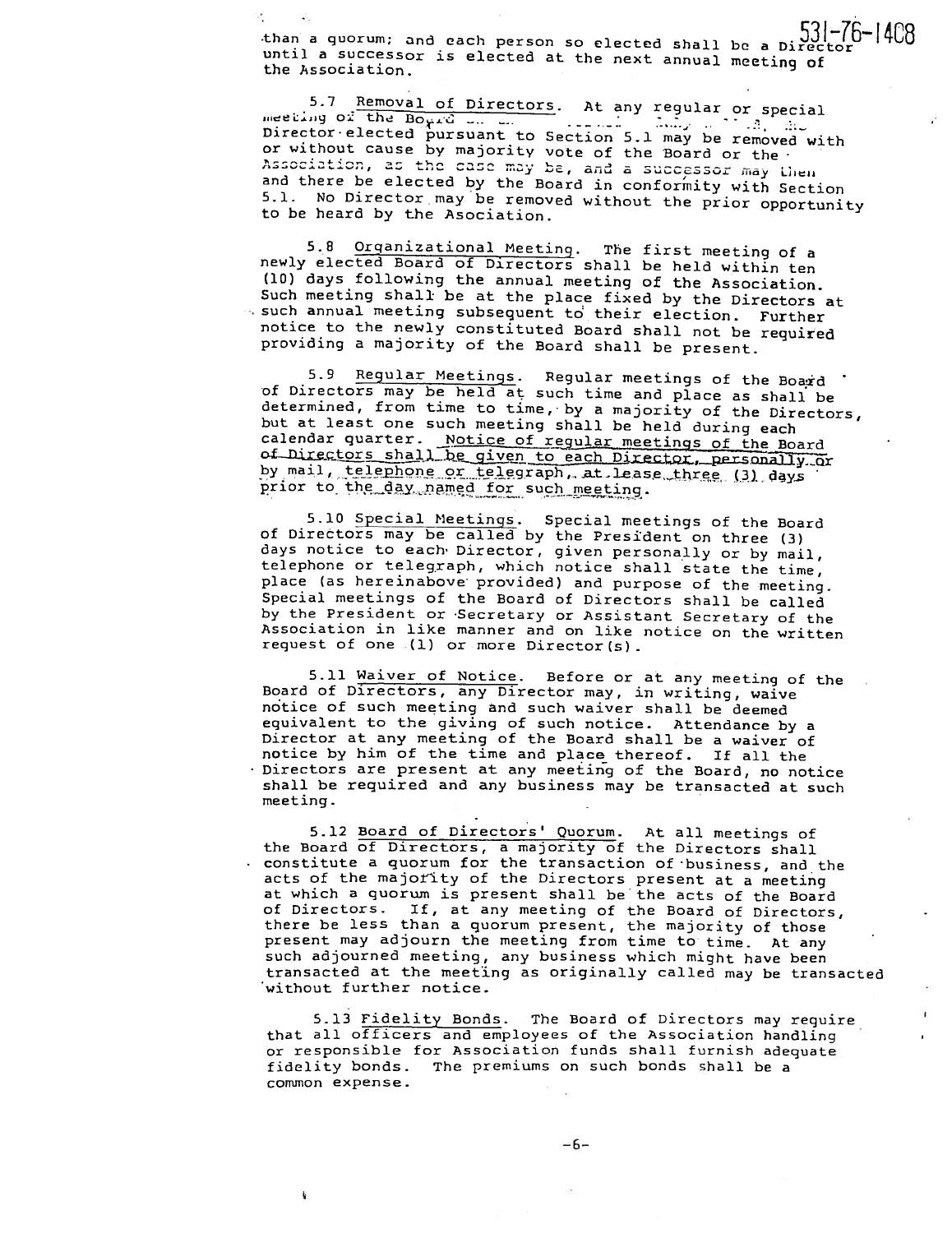$531 - 6 - 1409$ 5.14 Compensation. No member of the Board of Directors shall receive any compensation for acting as such.

### ARTICLE VI FISCAL MAPAGTUENT

The provisions for fiscal management of the condominium units for and in behalf of all of the unit owners as set forth in the respective Declarations shall be supplemented by the following provisions:

6.1 Accounts. The funds and expenditures of the unit owners by and through the Association shall be credited and charged to accounts under the following classifications as shall be appropriate, all of which expenditures shall be common expenses:

(a) Current expense, which shall include all, funds and expenditures within the year for which the funds are budgeted, including a reasonable allowance<br>for contingencies and working funds, except expendatures chargeable to reserves and to additional improvements;

Reserve for deferred maintenance, which shall  $(b)$ include funds for maintenance items which occur less frequently than annually; and

(c) Reserve for replacement (sinking fund), which shall include funds for repair or replacement required because of damage, wear or obsolescence.

## ARTICLE VII OFFICERS

7.1 Designation. The officers of the Association shall be a President, a Vice-President, a Secretary, an Assistant Secretary, and a Treasurer, all of whom shall be elected by the Board of Directors, and such assistant officers as the Board of Directors shall, from time to time, elect. Such officers need not be members of the Board of Directors, but each shall be an owner of a BERINGWOOD condominium unit located on the Property or Declarant or Declarant's representative (s). The office of President and Treasurer may be held by the same person, and the office of Vice-President and Secretary or Assistant Secretary may be held by the same person.

7.2 Election of Officers. The officers of the Association shall be elected annually by the Board of Directors at the organization meeting of each new Board and shall hold office subject to the continuing approval of the Board.

7.3 Removal of Officers. Upon an affirmative vote of a majority of the members of the Board of Directors, any officer may be removed, either with or without cause, and his successor elected at any regular meeting of the Board of Directors, or at any special meeting of the Board called for such purpose.

7.4 President. The President shall be the chief executive officer of the Association. He shall preside at all meetings of the Association and of the Board of Directors. He shall have all of the general powers and duties which are usually vested in the office of president of an association, including, but not limited to, the power to appoint committees from among the owners from time to time as he may in his discretion decide is appropriate to assist in the conduct of the affairs of the Association of the maj be established by the Board or by the members of the Association at any regular or special meetings.

 $\pmb{\mathsf{t}}$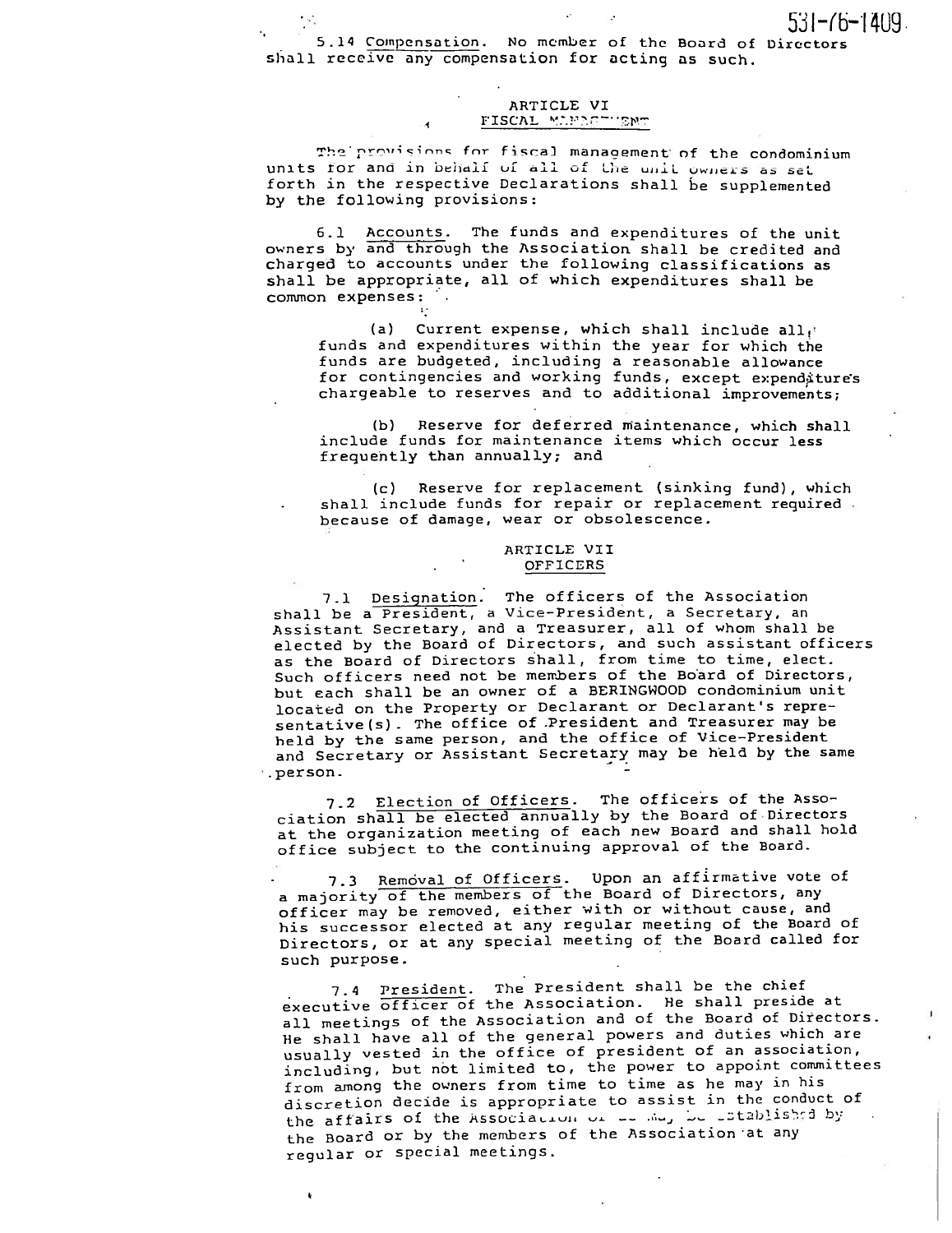531-76-1410<br>7.5 vice-President. The Vice-President shall have all the powers and authority and perform all the functions and<br>duties of the President, in the absence of the President, or his inability for any reason to exercise such powers and<br>functions or perform such duties, and also perform any duties he is directed to perform by the Presioent.

i.6 secretary. 1ne secretary shall keep all the minutes of the meetings of the Board of Directors and the minutes of all meetings of the Association; he shall have charge of such books and papers as the Board of Directors may direct; and he shall, in general, perform all the duties incident to the office of Secretary as is provided in the Condominium Documents.

The Secretary shall compile and keep up to date at the principal office of the Association <sup>a</sup> complete list of members and their last known addresses as shown on the<br>records of the Association. Such list shall also show opposite each member's name the number or other appropriate designation of the unit owned by such member, the undivided. interest in the general common elements and a description of the limited common elements assigned for exclusive use in connection with such condominium unit. Such list shall be open to inspection by members and other persons lawfully entitled to inspect the same at reasonable times during regular business hours.

7.7 Assistant Secretary. The Assistant Secretary shall have all the powers and authority and perform all the functions and duties of the Secretary, in the absence of the Secretary, or his inability for any reason to exercise such powers and functions or perform such duties, and also perform any duties he is directed to perform by the Secretary.

7.8 Treasurer. The Treasurer shall have responsibility for Association funds and shell be responsible- for keeping full and accurate accounts of all receipts and disbursements in books belonging to the Association. He shall be responsible for the deposit of all monies and other valuable effects in the name, and to the credit, of the Association in such depositories as may from time to time be designated by the Board of Directors. In the event <sup>a</sup> Managing Agent has the responsibility of collecting and disbursing funds, the Treasurer shall review the accounts of the Managing Agent within fifteen (15) days after the first day of each month.

> ARTICLE .VIII INDEMNIFICATION OF OFFICERS MANAGERS AND MANAGING AGENT

8.1 Indemnification. The Association shall indemnify every Director, Officer, their respective successors, personal representatives and heirs, against all loss, costs and expenses, including counsel fees, reasonably incurred by them in connection with any action, suit or proceedings to which they may be made <sup>a</sup> party by reason of being or having been <sup>a</sup> Director or Officer of the Association, except as to matters as to which they shall be finally adjudged in such action, suit or proceeding to be liable for gross negligence or willful misconduct. In the event of <sup>a</sup> settlement, indemni fication shall be provided only in connection with such matters covered by the settlement as to which the Association is advised by counsel that the person to be indemnified has not been guilty of gross negligence or willful misconduct in the performance of his duty as such Director or Officer in relation to the matter involved. The foregoing rights shall not be exclusive of other rights to which such Director or Officer may be entitled. All liability, loss, damage, cost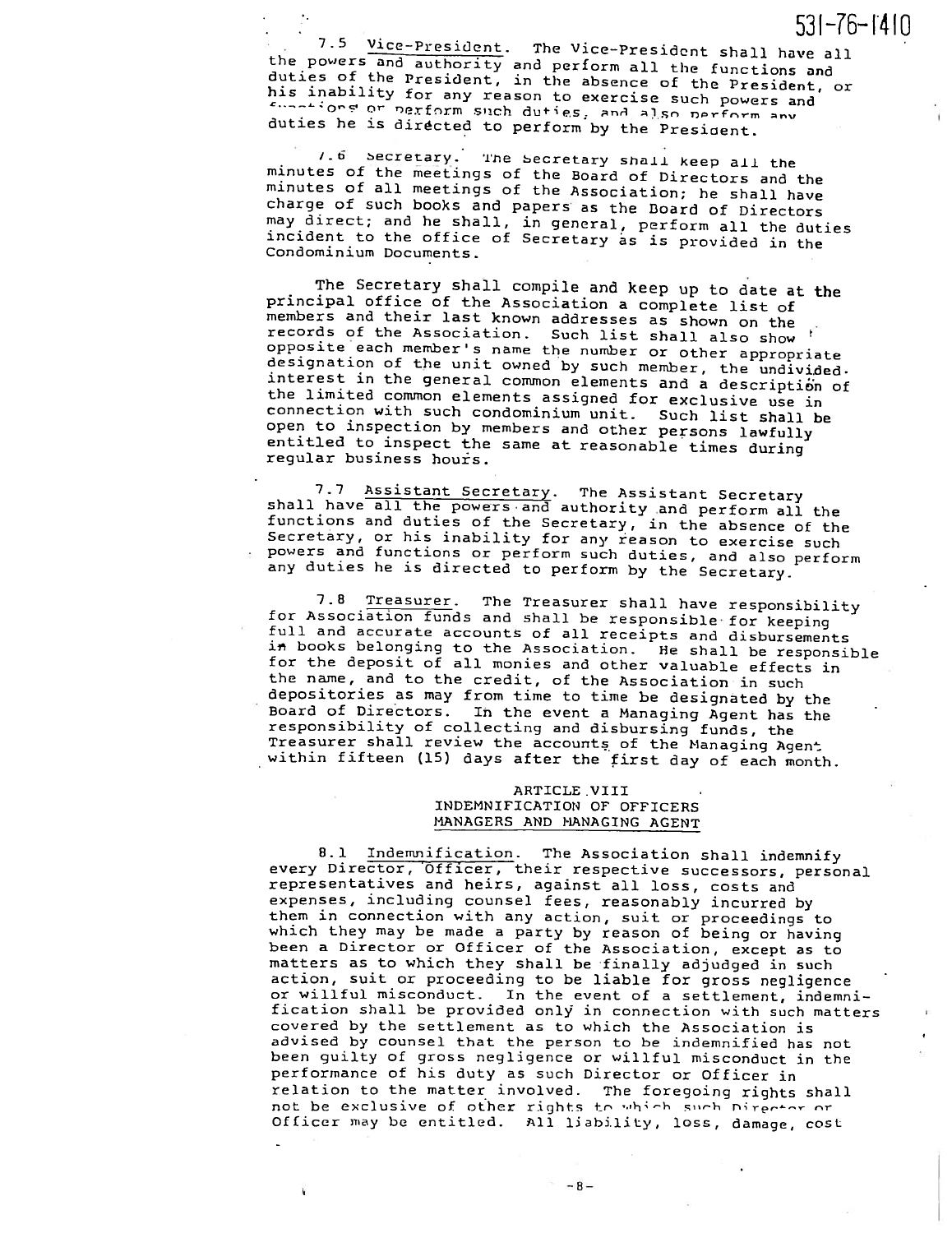and expense incurred or suffered by the Association by reason of or arising out of or in connection with the foregoing indemnification provisions shall be treated and handled by the Association as common expenses; provided, however, that nothing contained in this Article IX shall be ucemon a shallgare the Assessment on indemnity are momber or owner of a condominium unit who is or has been a Director or Officer of the Association with respect to any duties. by him under and by virtue of the Combined Condominium Documents.

 $\sim 10^6$ 

ţ.

8.2 Other. Contracts or other commitments made by the Board of Directors or Officers shall be made as agent for the unit owners, and they shall have no personal responsibility on any such contract or commitment (except as unit owners), and the liability of any unit owner on any such contract or commitment shall be limited to such proportionate share of the total liability thereof as the common interest of each unit owner bears to the aggregate common interest of all of the unit owners.

## ARTICLE IX AMENDMENTS TO BY-LAWS

J. 9.1 Amendments to By-Laws. These By-Laws may be amended by a majority vote of the Association members at a meeting duly called and constituted for such purpose.

#### ARTICLE X MORTGAGES

10.1 Notice to Association. An owner who mortgages his unit shall notify the Association through the Managing Agent, if any, or the Secretary or Assistant Secretary of the Association, giving the name and address of his mortgagee. The Association shall maintain such information in a book entitled "Mortgagees of Units".

10.2 Notice of Unpaid Common Assessments. The Board of Directors, whenever so requested in writing by a mortgagee of a condominium unit, shall promptly report any then unpaid common assessments due from, or any other default by, the owner of a mortgaged unit.

10.3 Notice of Default. The Board of Directors, when A giving notice to a unit owner of a default in paying common assessments or other default, shall send a copy of such notice to each holder of a mortgage covering such condominium unit whose name and address has theretofore been furnished<br>to the Board of Directors.

10.4 Examination of Books. Each unit owner and each mortgagee of a condominium unit shall be permitted to examine the books of account of the condominium at reasonable times, on business days, but not more often than once a month.

## ARTICLE XI EVIDENCE OF OWNERSHIP, REGISTRATION OF MAILING ADDRESS AND DESIGNATION OF VOTING REPRESENTATIVE

11.1 Proof of Ownership. Except for those owners who initially purchase a condominium unit from Declarant, any person on becoming an owner of a condominium unit shall furnish to the Managing Agent or Board of Directors a machine or a certified copy of the recorded instrument vesting that<br>person with an interest or ownership in the condominium unit, which copy shall remain in the files of the Association. A member shall not be deemed to be in good if the note shall he be entitled to vote at any annual or at a special meeting of members unless this requirement if first met.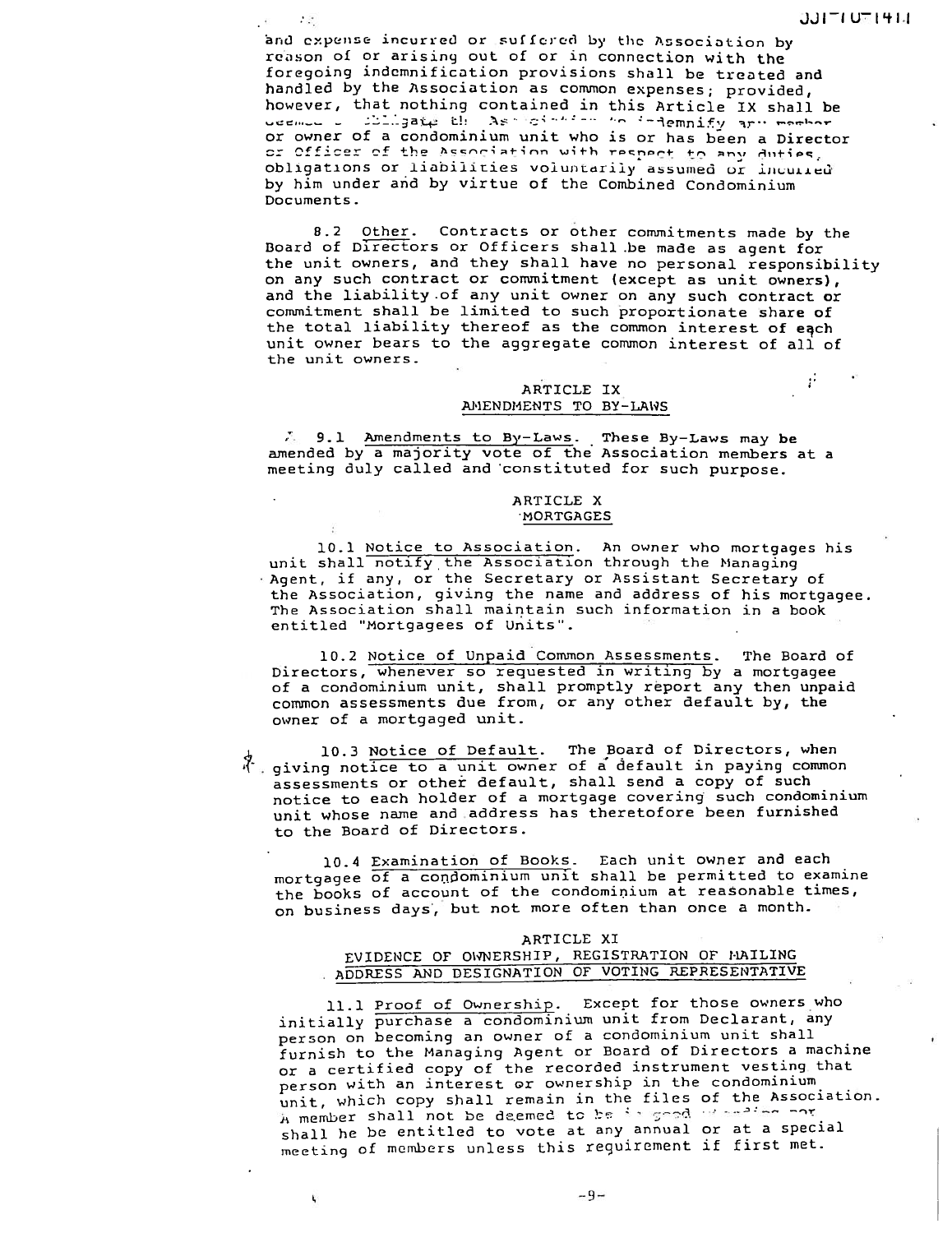11.2 Registration one several (1) same registered mailing address to be used <sup>2</sup> Registration of Mailing Address. The owner531-6-142 and the of an individual condominium unit shall have by the Association demands and by the Association for mailing of statements, notices,<br>demands and all other communications, and such registered<br>address shall be the only mail: address shall be the only mailing address of a person or price is a derived that per unersnip, association or<br>other legal entity or any combination thereofite is oaner regul entity or any<br>the Association. Such re ny combination thereof to be used by<br>reqistered address of 1,000) unit owner or owners shall be furnished by. such owners to the Association. Such registered address of a condominium the Managing Agent or Board of Directors within fifteen (15)<br>days after transfer of title, or after a within fifteen (15) days after transfer of title, or after a change of address, and such registration<br>all of the owners of gistration shall be in written form and signed by all of the owners of the condominium unit or by such persons by law to represent the interest of (all of) the owners thereof.

11.3 Designation of Voting Representative — Proxy. If a condominium unit is owned by one (1) person, his right to vote shall be established by the record title thereto. vote shall be established by the record title thereto. If person or by <sup>a</sup> unit is held by more than one (1) person or by a firm, corporation, partnership, association,<br>or other legal entity, or any combination, association, owners, shall execute <sup>a</sup> proxy appointing and authorizing one legal entity, or any combination thereof, such (1) person or alternate persons to attend all annual and special meetings and members and thereat to cast whatever present. Such proxy shall be effective and remain in force vote the owner himself might cast if he were personally unless voluntarily uniess voluntarily revoked, amended or sooner terminated by<br>operation of law; provided, however, that within thing operation of law; provided, however, that within thirty (30)<br>days after such revocation, amendment or termination, the<br>owners shall reappoint and authorias alternate persons to attend all annual and special meetings owners shall reappoint and authorize one (1) person or as provided by this Section 11.3.

 $\mathcal{V}_1$ 

first met before an owner of a condominium unit shall be The met requirements' contained in this Article XI shall be deemed in good standing and entitled to vote at any annual or special meeting of members.

## ARTICLE XII OBLIGATIONS OF THE OWNERS

the monthly assessments imposed by the Association to meet l2.1 Assessments. All owners shall be obligated to pay<br>onthly assessments imposed by the 1 the common expenses, which shall.be due monthly in advance. <sup>A</sup> member shall be deemed to be in good standing and entitled within the meaning of these By-Laws, if, and only if, he to vote at any annual or at <sup>a</sup> special meeting of members, shall have fully paid all assessments made or levied against him and the condominium unit owned by him.

12.2 Notice of Lien or Suit. An owner shall give notice to the Association of every lien or encumbrance upon his condominium unit, other than for taxes and special which may affect the title to his condominium unit, and such assessments, and notice of every suit or other proceeding notice shall be given within 'five (5) days after the owner has knowledge thereof.

12.3 Maintenance and Repair.

8 g

(a) Every owner must perform promptly at his own expense all maintenance and repair work within his own unit which, if omitted, would affect the Property, or any part thereof.

(b) All the repairs of internal installations of the unit (as defined in the Declaration) shall be at Ene owner s expense.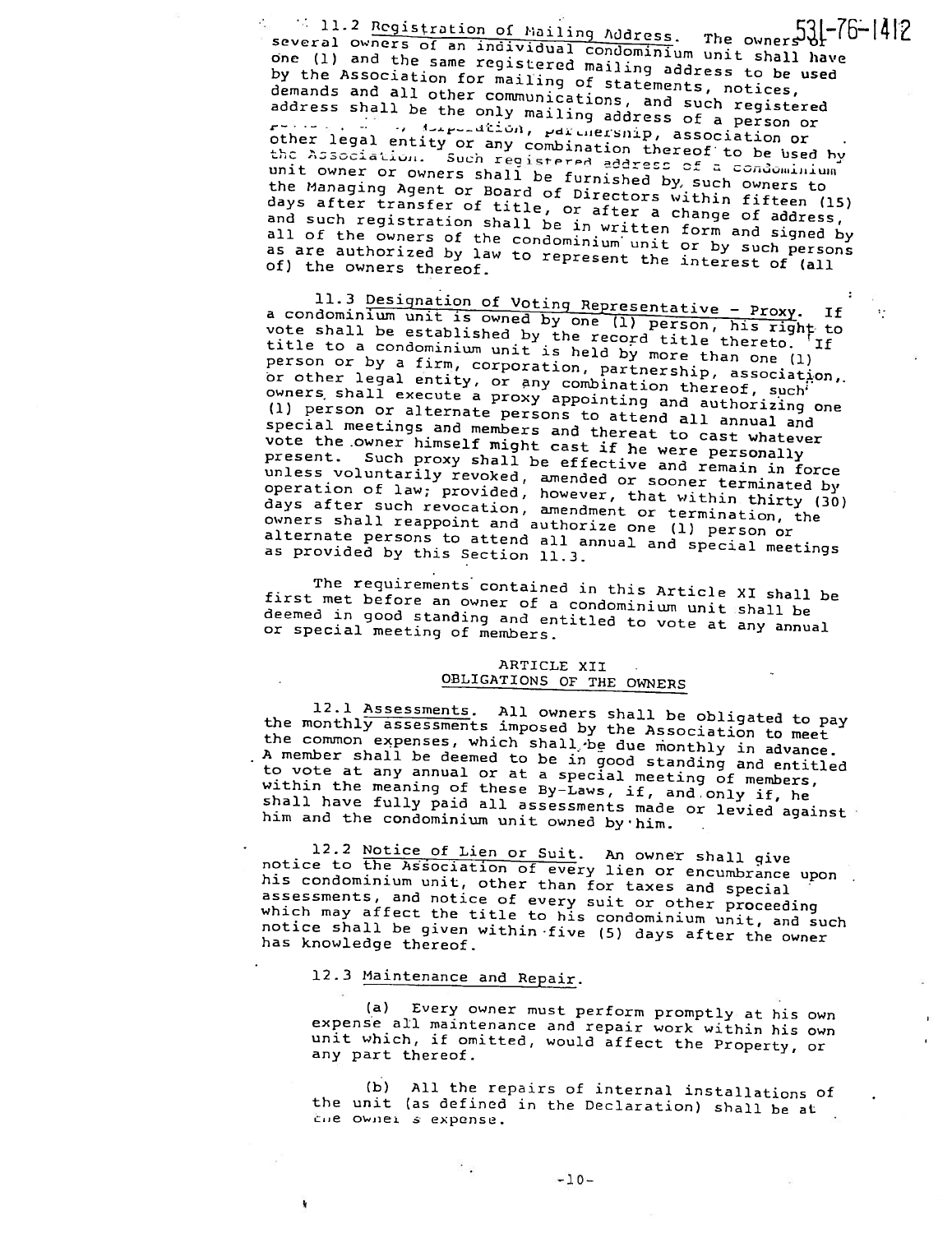UITI UITIU An owner shall be obligated to reimburse the  $(c)$ Association promptly upon receipt of its statement for any expenditures incurred by it in repairing or replacing any general or limited common element damaged by such owner's negligence or by the negligence of his tenants or agents or guests.

12.4 Mechanic's or Materialmen's Lien. Each owner agrees to indemnify and to hold each of the other owners harmless from any and all claims of mechanic's or materialmen's liens filed against other condominium units and the appurtenant<br>common elements for labor, materials, services or other products incorporated in such owner's condominium unit. the event such a lien is filed and/or a suit for foreclosure of mechanic's or materialmen's lien is commenced, then within ten (10) days thereafter such owner shall be required to deposit with the Association cash or negotiable securities equal to double the amount of such claim plus interest for one (1) year together with a sum equal to ten per cent (10%) of the amount of such claim but not less than One Hundred Fifty and No/100 Dollars (\$150.00), which latter sum may be used by the Association for any costs and expenses incurred, including attorney's fees incurred for legal advice and counsel. Except as is otherwise provided, such sum or securities shall be held by the Association pending final adjudication or settlement of the claim or litigation. Disbursement of such funds or proceeds shall be made by the Association to insure payment of or on account of such final judgment or settlement. Any deficiency, including attorney's fees incurred by the Association, shall be paid forthwith by the subject owner, and his failure to so pay shall entitle the Association to make such payment, and the amount thereof shall be a debt of such owner and a lien against his condominium unit may be foreclosed as is provided in Paragraph 24 of the Declarations. All advancements, payments, costs and expenses, including attorney's fees, incurred by the Association shall be forthwith reimbursed to it by such owner, and such owner shall be liable to the Association for the payment of interest at the rate of one percent (1%) per annum below the then highest legal rate of interest for individuals on all such<br>sums paid or incurred by the Association from the date of payment by the Association until the date of repayment by such owner.

12.5 General.

(a) Each owner shall comply strictly with the provisions of the Condominium Documents.

(b) Each owner shall always endeavor to observe and promote the cooperative purposes for the accomplishment of which this condominium project was built.

## 12.6 Use of Units - Internal Changes.

All units shall be utilized only for residential  $(a)$ purposes except as is otherwise provided in the Condominium Documents.

(b) An owner shall not make structural modifications or alterations to his unit or installations located therein without the written approval of the Association. The Association shall be notified in writing of the intended modifications through the Managing Agent, or if no Managing Agent is employed, then through the President of the Association. The Association shall have the obligation to answer an owner's request within thirty (30) days after such notice, and failure to do so within such time shall mean that there is no objection to the proposed modifications or alterations.

 $-11-$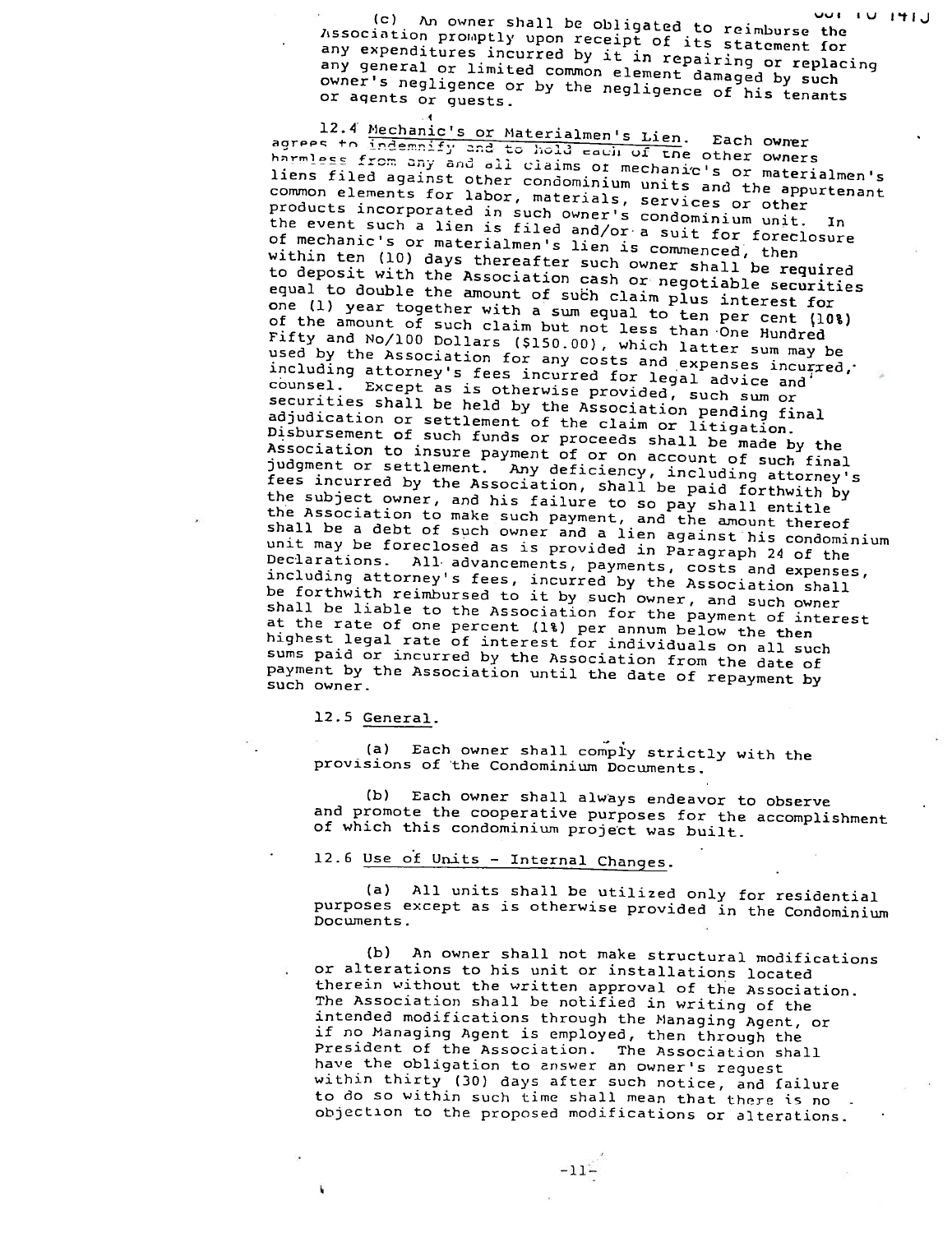Dunner of General Common Elements and Limited Common and Limited Common Elements. 12.7 Use of General Common Elements and Limited Common<br>Elements. Each owner shall use the general common elements<br>and the limited common elements, in accordance with the<br>purpose for which they were intended without hinderi

## 12.8 Right of Entry.

(a) jah owner shall and does grant the right of<br>entry to the Managing Agent or to any other person<br>authorized by the Association in case of any emergency<br>originating in or threatening his unit, whether the owner is present at the time or not.

(b) An owner shall permit other owners, or their<br>representatives, to enter his unit for the purpose of performing installations, alterations or repairs to<br>the mechanical, electrical or utility services which,<br>if not performed, would affect the use of other unit(s); and that such entry is at a time convenient to the that requests for entry are made in advance owner. In case of an emergency, such right of entry shall be immediate.

## 12.9 Rules and Regulations.

(a) The initial rules and regulations (the "Rules and Regulations") which shall be effective until amended or supplemented by the Association, are annexed hereto and made <sup>a</sup> part hereof Schedule B.

(b) The Board of Directors, pursuant to Section 5.3(b) of these By-Laws, reserves the power to establish, make and enforce compliance with such additional house rules as may be necessary for the operation, use and occupanc amend same from time to time. Copies of such Rules and<br>Regulations shall be furnished to each unit owner prior<br>to the date when the same shall become effective.

12.10 Destruction or Obsolescence. Each owner, upon becoming an owner of <sup>a</sup> condominium unit, thereby grants his power of attorney in favor of the Association, irrevocably appointing the Association his attorney—in-fact to deal with the owner's condominium unit upon the damage, destruction or obsolescence of any common or limited common element physically made a part of or incorporated into such unit including, without limitations, the roofs, walls, foundations and utility lines and connections.

### ARTICLE XIII ABATEMENT AND ENJOINMENT OF VIOLATIONS BY UNIT OWNERS

13.1 Abatement and Enjoinmënt. The violation by an owner of any rule, regulation or other provision of the Condominium Documents, shall <sup>g</sup>ive the Board of Directors or the Managing Agent the rights, in addition to any other rights set forth therein, (a) to enter the unit in which, or as to which, such violation or breach exists and to summarily abate and remove, at the expense of the defaulting unit owner, any person, structure, thing or condition that may exist therein contrary to the intent and meaning of the provisions of the Condominium Documents, and the Board of Directors or Managing Agent shall not be deemed guilty in any manner of trespass, and to expel, remove and put out any person, structure, thing or condition that may exist, using such force as may be necessary in so doing, without being liable to prosccution or in damages therefor; and (b) to enjoin, abate, or remedy by appropriate legal proceedings, either at law or in equity, the continuance of any breach..